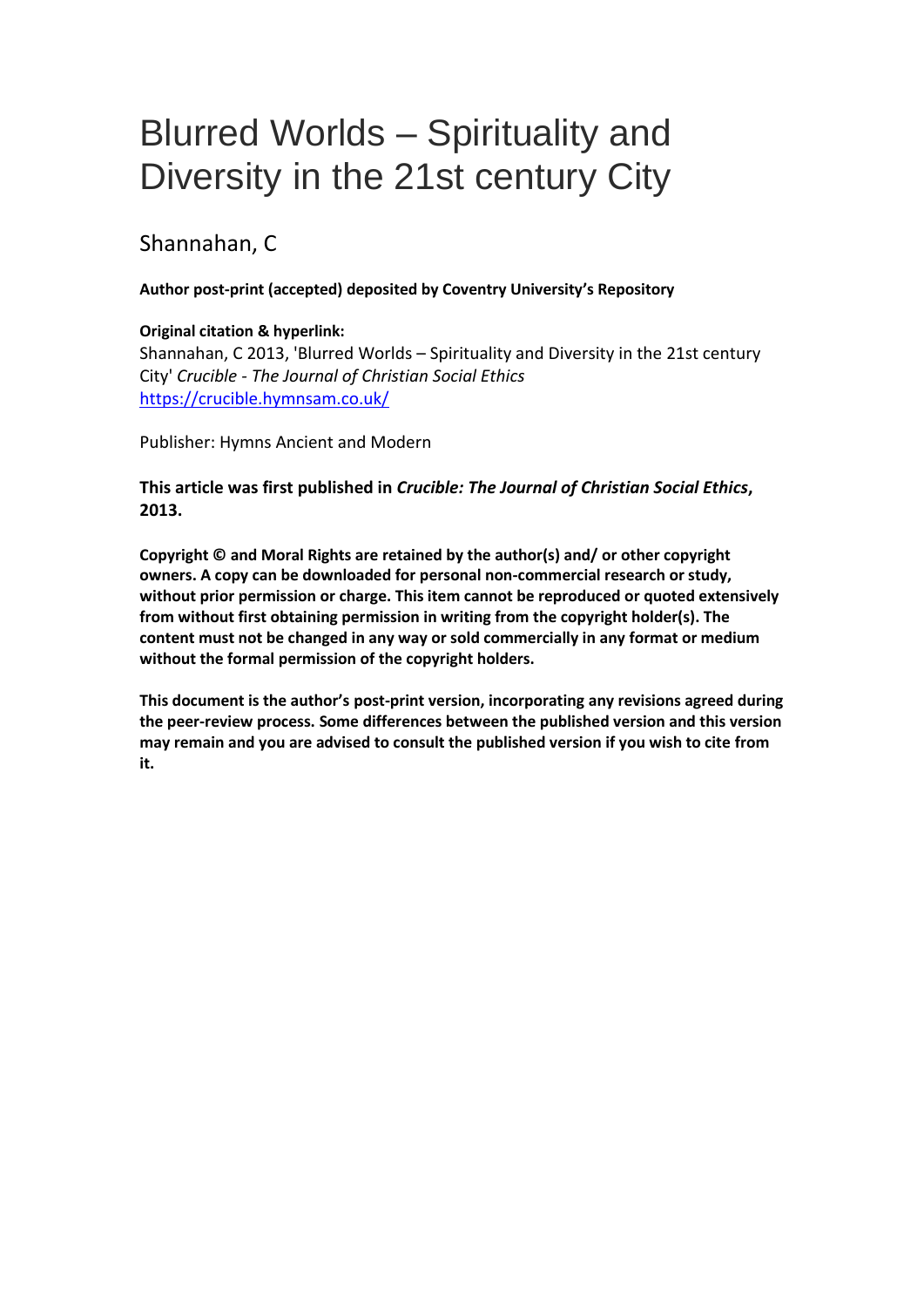# *Crucible***: April – June 2013**

## **Blurring the Boundaries: Social Exclusion and Spirituality on an Urban Estate**

#### Introduction

Like many other similar urban housing estates Bromford is regularly vilified by a sensationalist tabloid media, stigmatised by vote-hungry politicians, objectified by largely disengaged academics and neglected by most Christian churches. Over the last two years I have discovered just how misleading this dominant narrative is as I have worked alongside unemployed young men from Bromford exploring the impact that social exclusion has on the ways in which they think and talk about truth, identity, meaning and spirituality. Against the odds countless creative people in the neighbourhood are striving to build an inclusive and flourishing community in the face of neglect, deep seated social exclusion, stratospheric levels of unemployment and persistent institutional neglect. Bromford is just four miles from the gleaming regenerated centre of Birmingham but is, to all intents and purposes, an edge community – peripheral and insignificant in the eyes of many of those with power and the thousands who regularly pass the community by on the 11 bus. In this article I ask how a resistance to institutional blindness and the persistence of physical and existential boundaries can give rise to new insights about spirituality in secularised and socially excluded urban communities. I will suggest that a commitment to incarnational mission demands such an open and attentive listening if the Church is to follow Jesus beyond guarded borders into the fluid life of the city in the twenty-first century. Open and attentive listening to the testimony of socially excluded young men living can help the Church to uncover and understand the subversive spiritualities on the borderland estates that ring cities across the UK that are emerging beyond the confines of organised religion.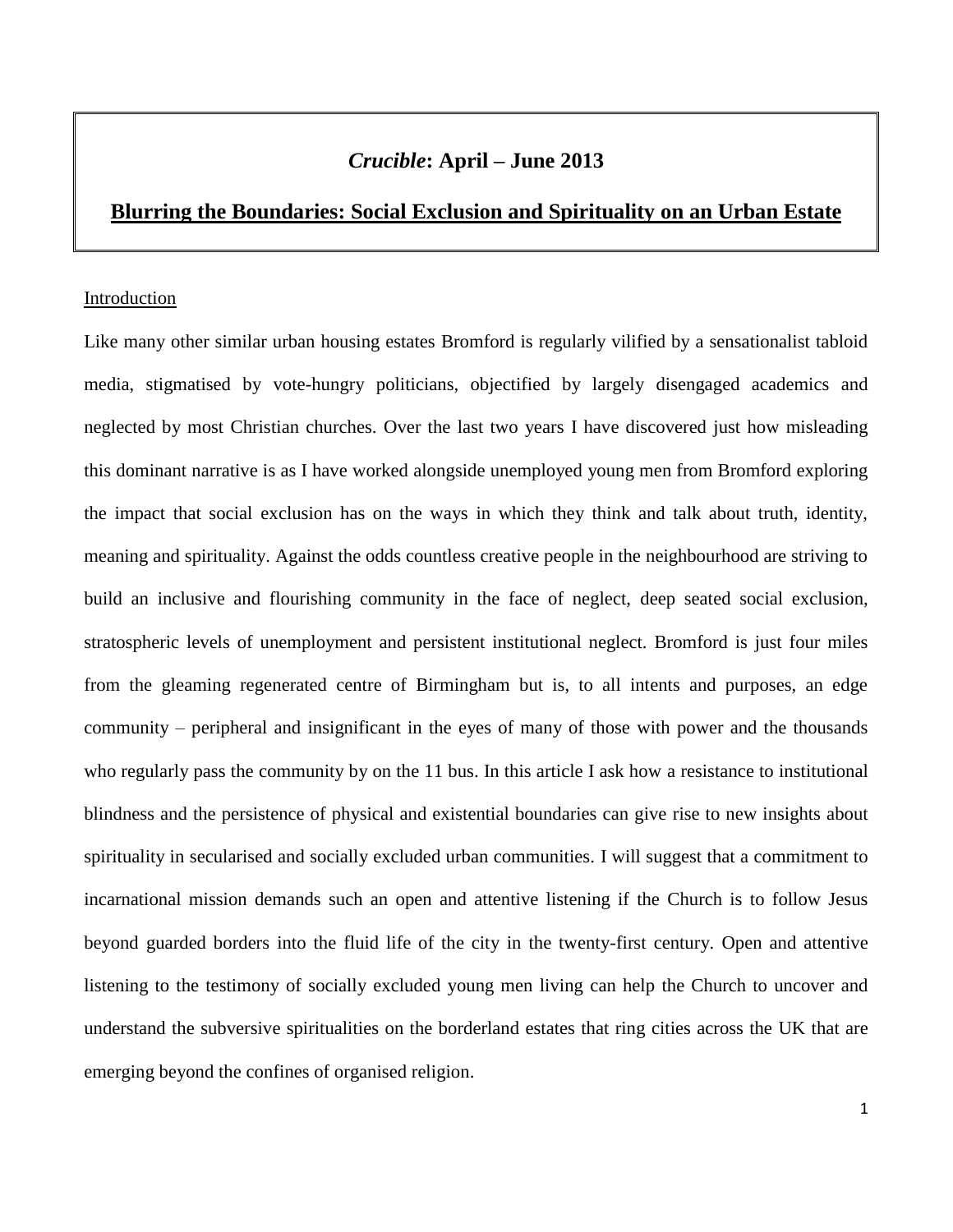Being in Bromford

 $\overline{\phantom{a}}$ 

A gifted young rap musician from Bromford who goes by the name of Tek9 raps, *'I'm from Bromford – they call it the slum.'*<sup>1</sup> The Bromford estate is just four miles from the glistening regenerated city centre of Birmingham but those who shop in the gleaming cathedral like Bullring and Needful Things on the Bromford inhabit different worlds which rarely ever meet. Built in the late 1960s on the 'pack them in close' planner's philosophy Bromford is amongst the 2% most multiply deprived neighbourhoods in England and Wales in relation to income and education and amongst the 10% most deprived in relation to employment, health and crime.<sup>2</sup> April 2012 figures revealed that the area had the second highest level of unemployment in the UK – almost  $40\%$  of 16-24 year old young men.<sup>3</sup> In the summer of 2010 Bromford was misleadingly labelled one of Britain's 'most workshy estates' in a provocative 2010 article in The Daily Mail.<sup>4</sup>

Bromford, like many other comparable urban housing estates, is out of sight. Hemmed in by the Birmingham to London railway, the M6 motorway, a canal and an overgrown area known locally as 'the wasteland', there is just one road leading onto the estate, effectively making the neighbourhood into a two mile long cul-de-sac. Served by just one bus and with low levels of car ownership the young men whom I have got to know in Bromford can see the glimmering lights of The Fort shopping centre. Just over half a mile away the promise of HMV, Game and Nandos remain out of reach. Even the local Tescos supermarket is two miles and two buses away making shopping for healthy food a serious

<sup>&</sup>lt;sup>1</sup> See 'What's Goin' On These Days?' at  $\frac{https://www.facebook.com/photo.php?v=1465576530199}{https://www.facebook.com/photo.php?v=1465576530199}.$ <sup>2</sup> Web site

[http://www.neighbourhood.statistics.gov.uk/dissemination/LeadTableView.do?a=7&b=293447&c=B36+8SL&d=141&e=10&g=371324&i](http://www.neighbourhood.statistics.gov.uk/dissemination/LeadTableView.do?a=7&b=293447&c=B36+8SL&d=141&e=10&g=371324&i=1001x1003x1004&m=0&r=0&s=1302878794984&enc=1&dsFamilyId=2307)  $=1001x1003x1004$ &m=0&r=0&s=1302878794984&enc=1&dsFamilyId=2307 accessed 15 April 2011.

<sup>&</sup>lt;sup>3</sup> Web Sit[e http://www.guardian.co.uk/news/datablog/2010/nov/17/unemployment-and-employment-statistics-economics#data](http://www.guardian.co.uk/news/datablog/2010/nov/17/unemployment-and-employment-statistics-economics#data) accessed 20 June 2012 and House of Commons Library, *Unemployment by Constituency, April 2012,* Research Paper 12/7, 18 April 2012. In terms of youth unemployment in 2012 this is mapped across the UK at Web Site

<http://www.guardian.co.uk/news/datablog/interactive/2011/nov/16/youth-unemployment-map> accessed 20 June 2012.

<sup>&</sup>lt;sup>4</sup> Web site [http://www.dailymail.co.uk/news/article-1345766/Britains-workshy-community-Cottsmeadow-Estate-](http://www.dailymail.co.uk/news/article-1345766/Britains-workshy-community-Cottsmeadow-Estate-Birmingham.html?ito=feeds-newsxml)[Birmingham.html?ito=feeds-newsxml](http://www.dailymail.co.uk/news/article-1345766/Britains-workshy-community-Cottsmeadow-Estate-Birmingham.html?ito=feeds-newsxml)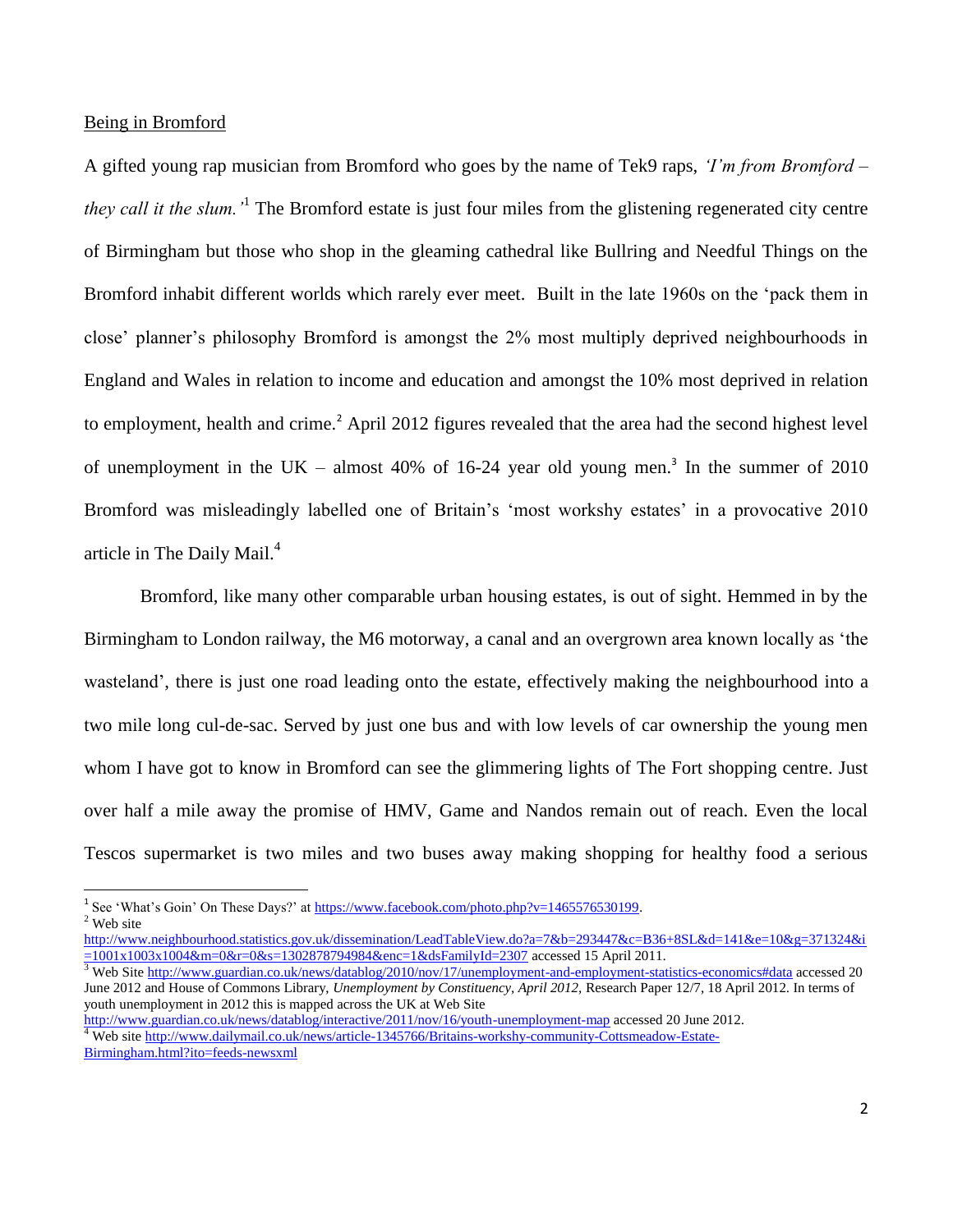problem, unless someone in the family owns a car. The estate was built with exclusively residential terms in mind. The planners and the politicians, it seems, appeared to be blind to the notion that residents might want somewhere other than their homes or the stair-wells to meet and talk. Such institutional blindness gave rise to an estate where the only green spaces were accompanied by 'no ball games' signs and a children's play-area that clings to the fringes of the estate, away from where most people live. There is a dearth of public community buildings (just a small and under-resourced neighbourhood centre and the well-used but small youth centre 'The Hub'). On the edge of the estate there is a Roman Catholic church and an Anglican/United Reformed Church Local Ecumenical Project which works closely with the faith-based Worth Unlimited youth organisation that has been working in Bromford for ten years.<sup>5</sup> However the only religious building on the estate is a small independent evangelical church whose congregation commutes to worship and which has little significant engagement with the wider community. The small, mostly Muslim, Somalian community travel two miles to pray as there is no Mosque on the estate.



<sup>&</sup>lt;sup>5</sup> Web site [http://www.worthunlimited.co.uk](http://www.worthunlimited.co.uk/) accessed 10 January 2013.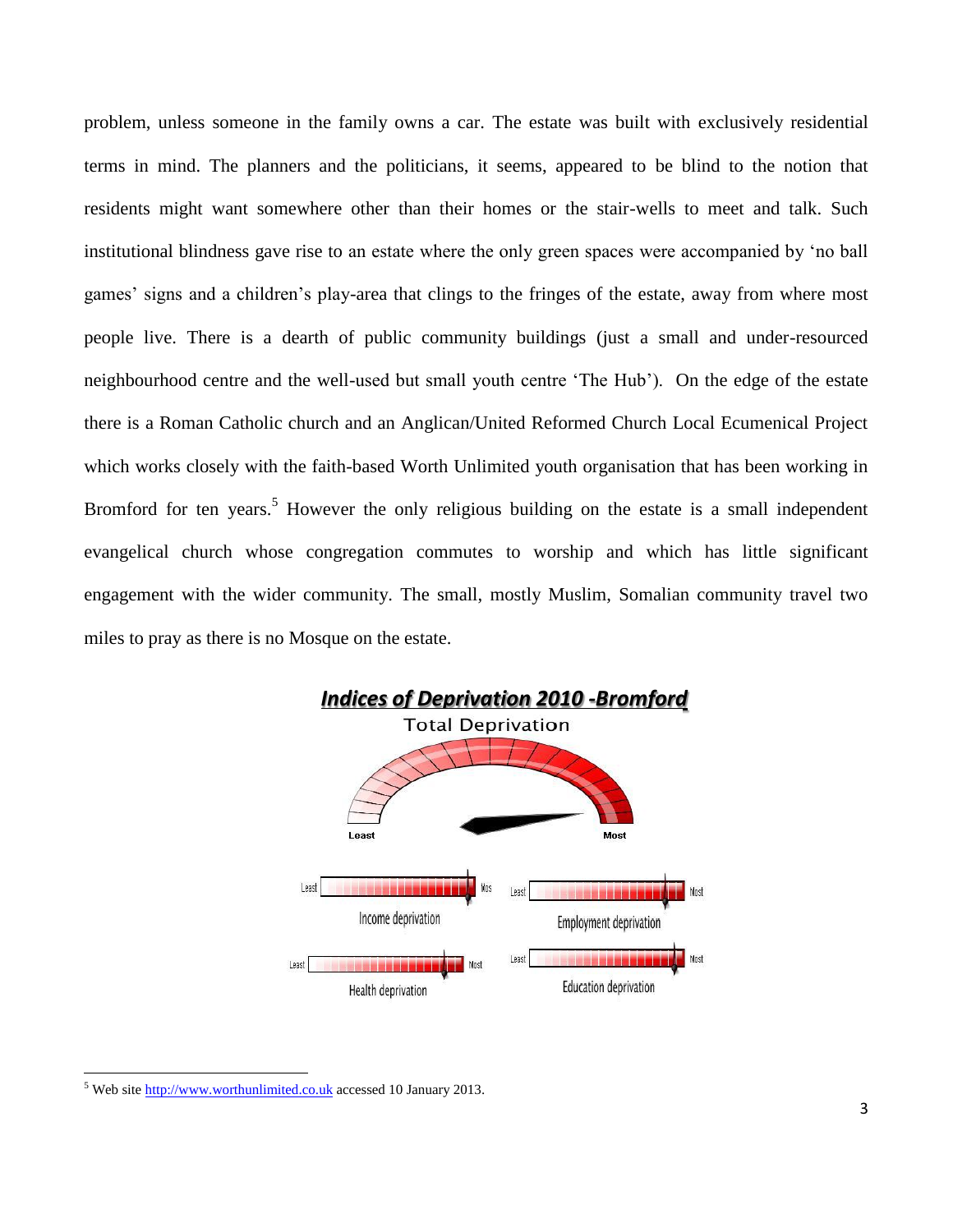#### **Living on the edge – not so 'NEET'**

From the summer of 2010 to the spring of 2012 my work as a Research Fellow in Urban Theology at the University of Birmingham revolved around the two days (and one evening) I spent every week on the Bromford estate. Working alongside detached youth workers from the Worth Unlimited youth organisation I got to know many of the young men who live in Bromford. The NEET acronym accurately describes most of the young men whom I have got to know.<sup>6</sup> From a purely factual perspective they are **N**ot in **E**mployment, **E**ducation or **T**raining. The term, however, is more than a description; it is a moral judgement and the twenty-first century inheritor of such pejorative descriptors as 'underclass' and 'Status Zer0'. The 2010 House of Commons Education Committee report recognised that the term has been imposed on unemployed young adults and that, *'...its use as a noun to refer to a young person can be pejorative and stigmatising.'*<sup>7</sup> In spite of this NEET terminology has become a dominant metaphor for 'moral decline' within much UK media discourse.<sup>8</sup>

'NEET' discourse is informed by wider debates about social exclusion. Within months of coming to office in 1997 the Labour government established the 'Social Exclusion Unit' which defined social exclusion as *'...a short-hand term for what can happen when people or areas suffer from a combination of linked problems such as unemployment, poor skills, low incomes, poor housing, high crime, bad health and family breakdown.'*<sup>9</sup> Glen Loury argues that such exclusion should not be reduced to economic poverty for it also encompasses, *'…the dissolution of social bonds.'*<sup>10</sup> In a similar manner

<sup>6</sup> The acronym 'NEET' stands for **N**ot in **E**mployment, **E**ducation or **T**raining'. In November 2011 there were 1,162,000 16-24 year olds in the UK who were 'NEET', the highest figure since records began in 1992. <http://www.bbc.co.uk/news/education-15870240> and <http://www.cbi.org.uk/media-centre/press-releases/2011/11/cbi-responds-to-third-quarter-neet-figures/> , accessed 2 December 2011.

House of Commons Children, Schools and Families Committee. 24 March, 2010. Young people not in education, employment or training. London: House of Commons, 9.

<sup>8</sup> Se[e http://www.dailymail.co.uk/news/article-389799/Teen-drifters-cost-taxpayers-20billion.html#ixzz1JngFz67E,](http://www.dailymail.co.uk/news/article-389799/Teen-drifters-cost-taxpayers-20billion.html#ixzz1JngFz67E)  [http://www.telegraph.co.uk/news/uknews/6439923/Quarter-of-care-children-end-up-as-neets.html,](http://www.telegraph.co.uk/news/uknews/6439923/Quarter-of-care-children-end-up-as-neets.html) and [http://www.bedfordshire](http://www.bedfordshire-news.co.uk/News/Nursery-neets-struggle-at-school-13829.xnf?BodyFormat)[news.co.uk/News/Nursery-neets-struggle-at-school-13829.xnf?BodyFormat,](http://www.bedfordshire-news.co.uk/News/Nursery-neets-struggle-at-school-13829.xnf?BodyFormat) all accessed 17 April 2011. Web site<http://www.archive.cabinetoffice.gov.uk/seu> accessed 10 April 2011.

<sup>&</sup>lt;sup>10</sup> Glen Loury. *Social Exclusion and Ethnic Groups: The Challenge to Economics*, The International Bank for Reconstruction and

Development, 2000, 2.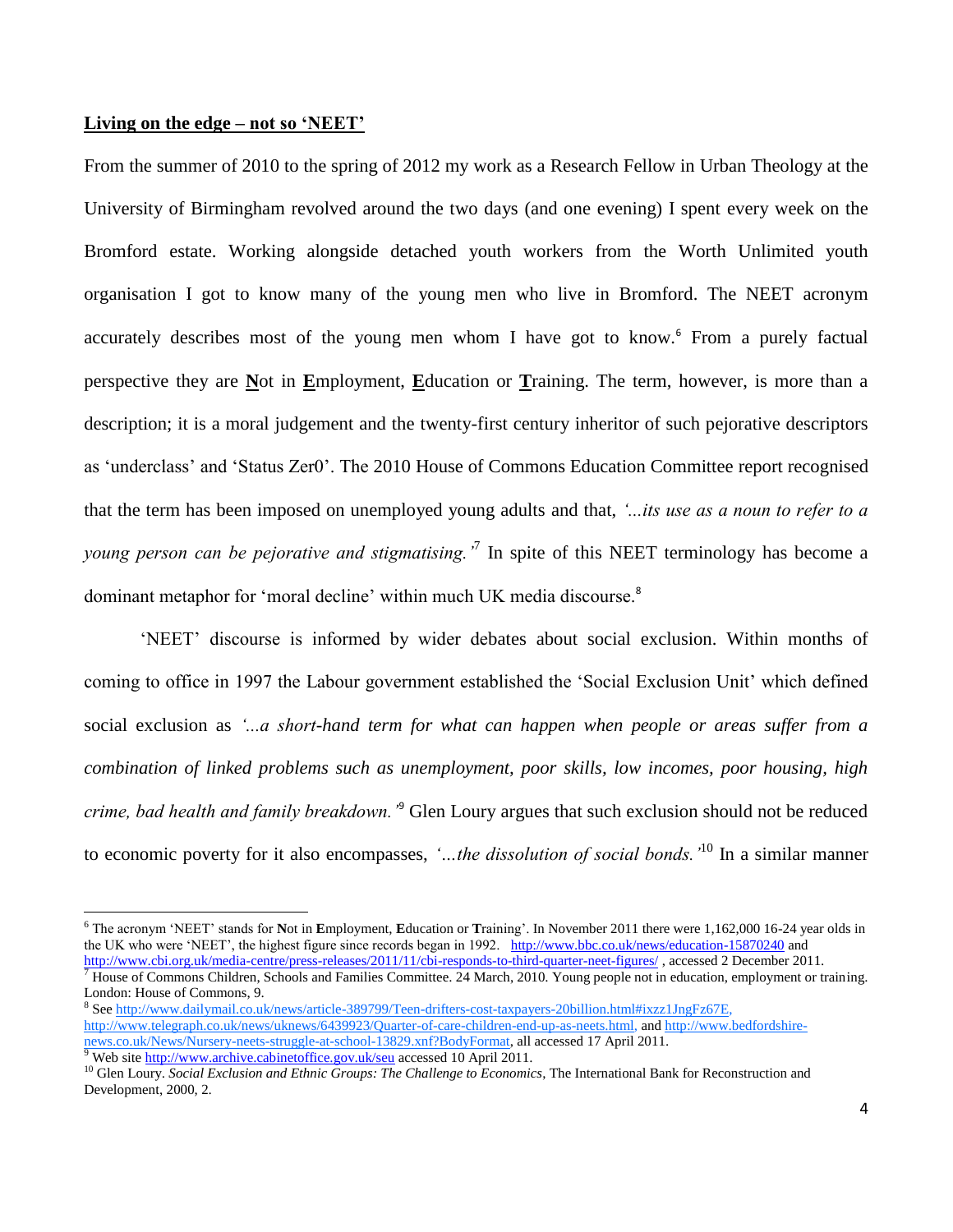Ruth Levitas suggests that the term points to *'…the breakdown of the structural, cultural and moral ties which bind the individual to society.*<sup>11</sup> The stigmatization and social exclusion experienced by young men in Bromford has echoes of the *'…emptiness...and loss of meaning...'* described by Kenneth Leech in an east London context and of the anomie and alienation which Emile Durkheim and Karl Marx argue results from the experience of being considered valueless in a capitalist society.<sup>12</sup> How then does their experience of multifaceted social exclusion impact on the ways in which young men in Bromford think and talk about spirituality?

#### **'Believing' in Bromford**

l

None of the young men whom I have got to know in Bromford are involved with any formal faith group, indeed for them 'religion' is for other, older and more powerful people. The socially engaged church that embodies the search for the 'common good' or God's 'bias to the oppressed' is not something that they have seen or experienced in their community. One young man told me in powerful tones, *'I believe in God but He doesn't live round here!'* In light of this can we talk with any credibility about the 'belief' and 'spirituality' of the 'NEET's of Bromford?

The word 'belief' brings baggage with it. When we use the word we carry with us the weight of history and the cultural assumptions of faith. Perhaps there are three ways in which the idea of 'believing' can be expressed. First we can talk about 'belief' as the personal assent to a specific set of values and doctrines – the 'I believe....' of the Creed. Such a perspective also views 'belief' as a relational concept. We explore and express our 'belief' alongside other people as the 'Body of Christ'.

<sup>11</sup> Ruth Levitas. *The Inclusive Society? Social Exclusion and New Labour*, London: Palgrave Macmillan, 2005, 21.

<sup>&</sup>lt;sup>12</sup> Leech, Kenneth. *The Sky is Red – Discerning the Signs of the Times*, London: Darton, Longman and Todd, 1997, 90; Emile Durkheim. *The Division of Labour in Society.* New York: The Free Press, 1997, 300-310 and Karl Marx. 'Capital: A Critique of Political Economy' cited in David McLellan. *Karl Marx: Selected Writings*. Oxford: Oxford University Press, 1977, 482-483.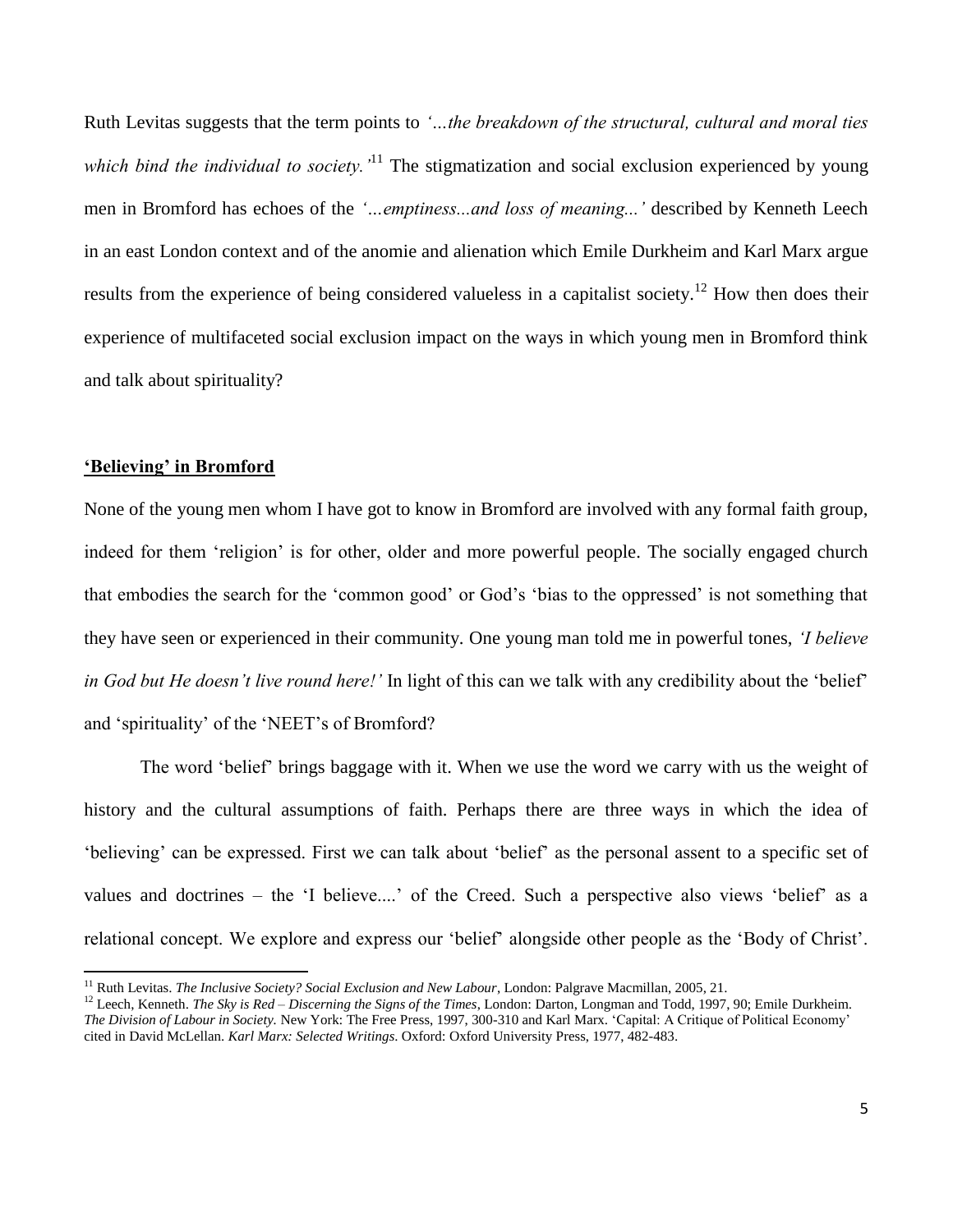We might call this 'believing **and** belonging'. Second we can see 'belief' in more privatised terms. The sociologist Grace Davie has spoken of what she calls 'believing **without** belonging' – a broad affirmation of generalised religious (usually Christian, says Davie) values which is not translated into any meaningful engagement with formal faith groups. Davie suggests that this 'common religion' is far more widespread than those who depict the UK as a 'secular' society admit. It is fluid and provisional in character and not tied to notions of 'orthodoxy'. Davie suggests that such 'believing' is characterised as much by *'...heterodox ideas (about)….healing, the paranormal, fortune telling, fate and destiny, life after death, ghosts…prayer and meditation and luck and superstition…'* as it is by an affirmation of a broad-brush Christian ethical framework.<sup>13</sup> Third we can perhaps think of 'belief' more as an expression of a social, ethnic or national identity than individual faith and values – 'believing **in** belonging'. The anthropologist Abby Day suggests that such 'belief' amongst young adults in the UK is not tied to formalized understandings or categories. It is, nevertheless, an important mechanism for making sense of life that is rooted in communal life rather than any overarching narrative of meaning.<sup>14</sup>

David Voas and Alasdair Crockett suggest that, *'…residual religiosity…often [has]…little personal, let alone, alone, social significance.'*<sup>15</sup> Their suggestion that formalized 'belief' continues to decline resonates with my experience working alongside young men in Bromford. However to infer from this that because they do not 'believe **and** belong' these young men are 'card carrying' secularists would be mistaken. The disenchantment that they express is with distant and disengaged organized religion not with the possibility of 'God'. Even the language of 'believing **without** belonging' does not resonate with what I have learned as I have got to know these young men. The stories they tell, the rap music they write and perform and the graffiti art that they have created cannot easily be confined within

<sup>&</sup>lt;sup>13</sup> Grace Davie, *Religion in Britain since 1945: Believing without Belonging*. Oxford: Blackwell, 1994, 3.

<sup>&</sup>lt;sup>14</sup> Abby Day, 'Believing in belonging: An ethnography of young people's constructions of belief', *Culture and Religion*, 2009, 10: 3, 276.

<sup>&</sup>lt;sup>15</sup> David Voas and Alasdair Crockett 'Religion in Britain: Neither Believing nor Belonging' in *Sociology*, 39:11, 2005, London: Sage, 2005, 14.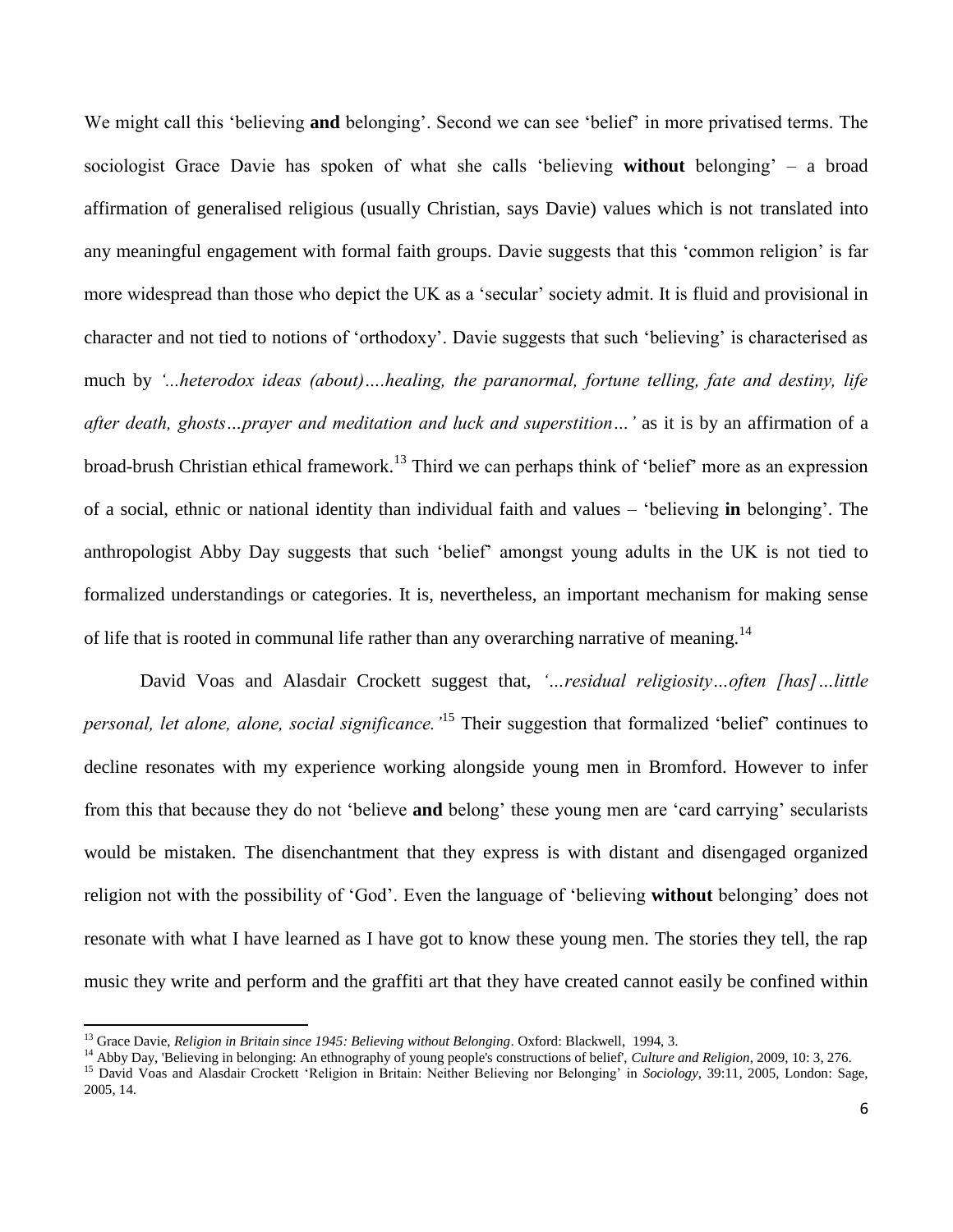even an elastic understanding of 'belief' for it transcends or disregards the doctrinal borders guarded by people of faith and the ethnic borders that are of such significance to the racist English Defence League that has started to organize on the estate.<sup>16</sup> So what can be said?

#### **Bromford Dreams – Graffiti Spiritualities in the Third Space**

Many of the young men I have got to know left school with few (if any) G.C.S.E's. However give them a laptop or a spray can and they record rap music and fashion graffiti art that is more articulate than many of the A\* university student essays that I read! During February 2012 I organised the week long 'Bromford Dreams' graffiti spirituality project with the help of my friend the street artist Mohammed 'aerosol' Ali. The first day of the project revolved around an initial workshop at 'The Hub' youth centre in Bromford, a visit to Mohammed Ali's gallery in the Muslim majority community of Sparkbrook, lunch in a Halal restaurant and a visit to the Mosque where Mohammed prays each day (a first for all of the group). Arising from this 'exposure' the young men discussed then mapped out the design of the eight foot tall cube that they would be painting.



The design itself drew upon their experience of social exclusion, the attitudes they felt people had towards young men on council estates, a strong rootedness in the Bromford, a clear resistance to English Defence League propaganda on the estate and a 'post-religious' spirituality characterised by hope and

<sup>&</sup>lt;sup>16</sup> Web site [http://englishdefenceleague.org](http://englishdefenceleague.org/) accessed 16 January 2013.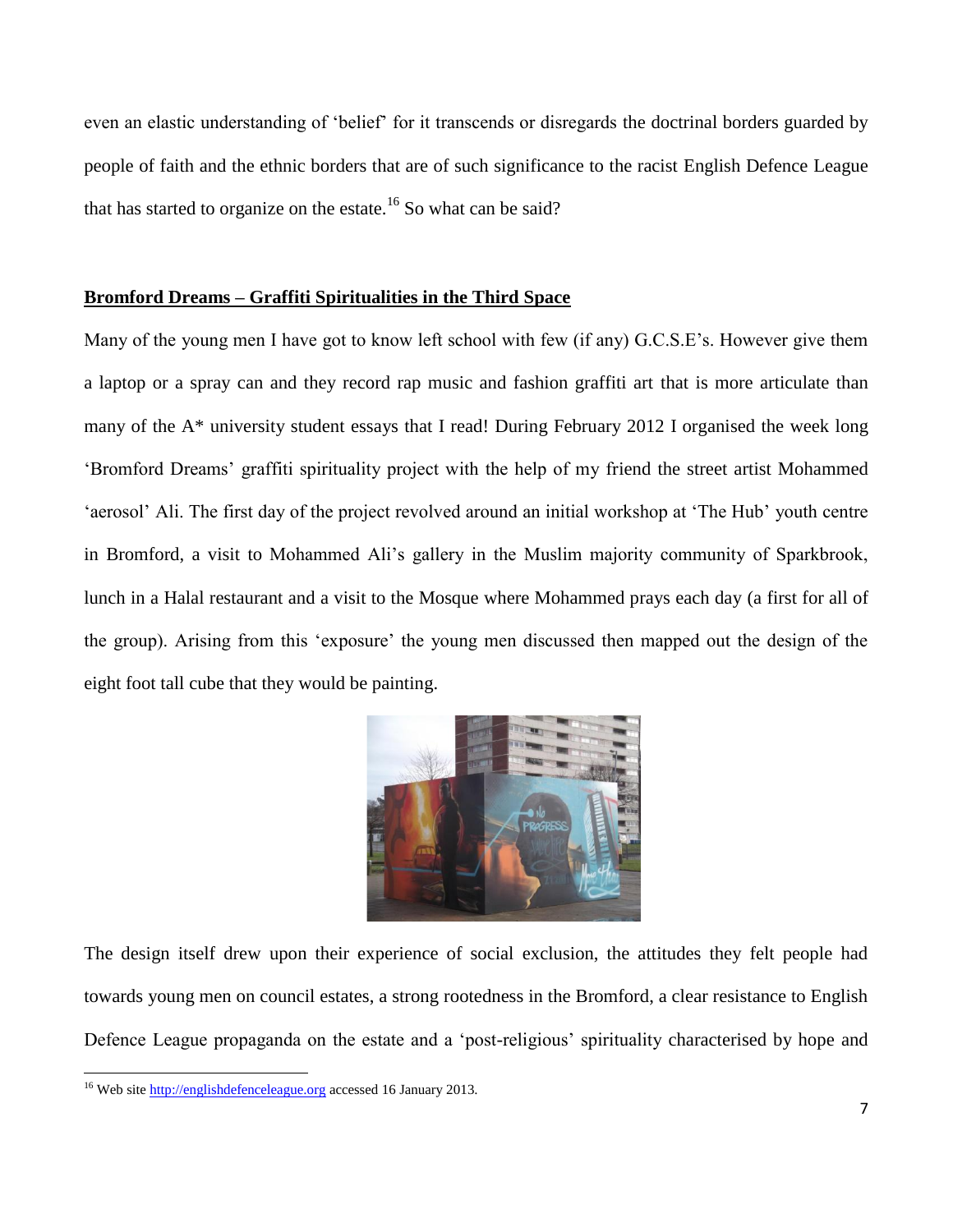resistance. The young men themselves all agreed that the Cube needed to reflect what they felt was the importance of prayer and solidarity and their refusal to remain trapped by negative stereotypes as well as their sense of powerlessness and their experience of unemployment and life in a neglected urban community. The four faces of the Cube reflected this and perhaps point towards what could be called a blurred 'third space' spirituality: <sup>17</sup>









#### **Rooted Discourses of Meaning**

 $\overline{\phantom{a}}$ 

The ways in which we make sense of the world are inextricably linked to our experience. Tim Gorringe writes, *'To be human is to live in this council house, semi-detached, tower block, farmhouse,* 

 $17$  Details about the Bromford Dreams graffiti spiritualities project can be found on the project web site – <http://www.birmingham.ac.uk/bromforddreams>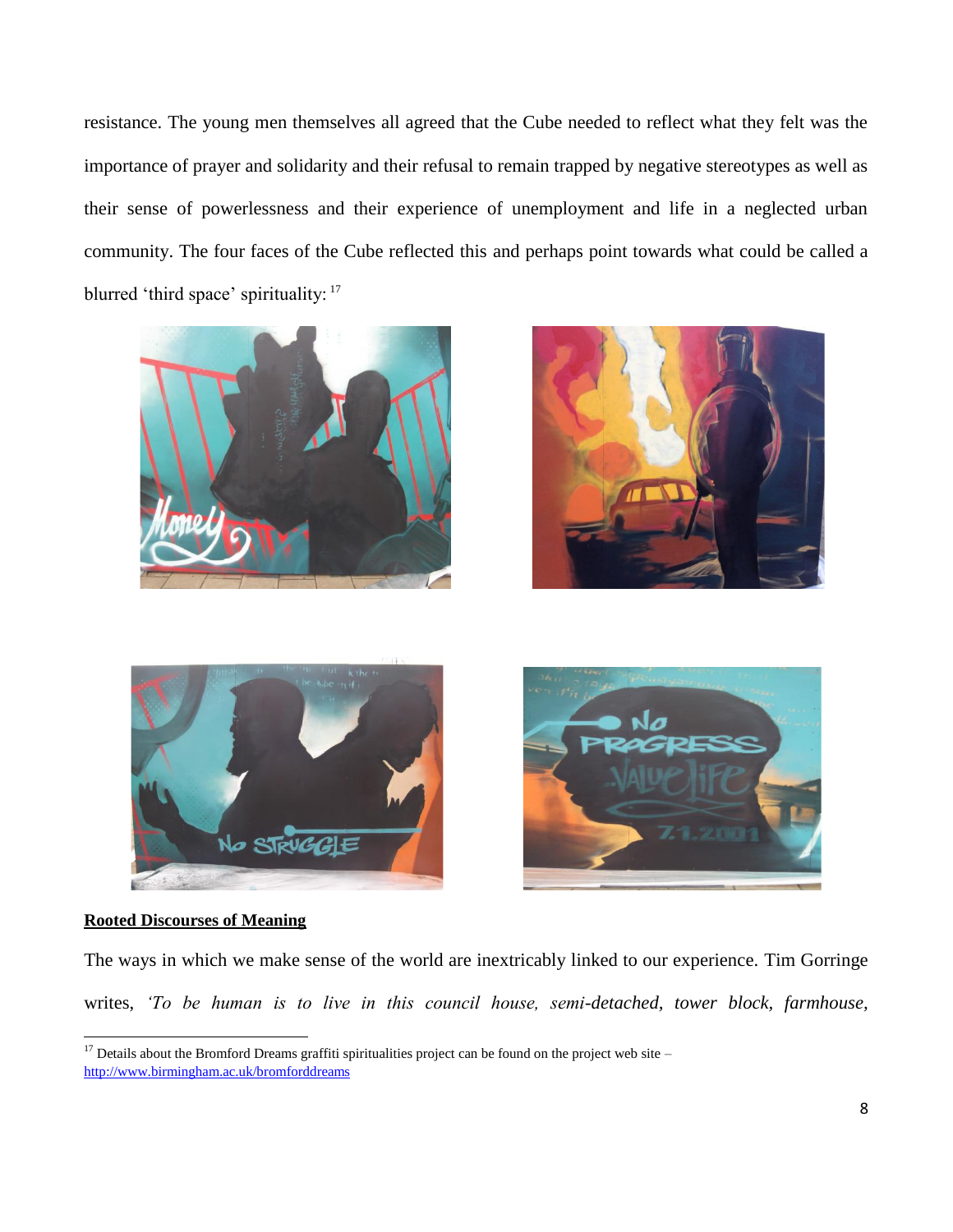*mansion…These facts…form the fabric of our everyday lives, structuring our memories, determining our attitudes.'*<sup>18</sup> Young men in Bromford have given voice to their 'Bromford Dreams' in their music and their graffiti art. Theirs is a contextual boundary hopping spirituality that is shaped (but not determined) by the streets of the Bromford estate. Henri Lefebvre writes extensively about the constructed nature of social space – created and infused with meaning rather than inert and pre-existing. For Lefebvre the communities which we share are forged from a relationship between 'conceived' space (the purpose that those with power attribute to specific social space), 'perceived' space (our experience and understanding of social space) and 'representational' space (the ways which people use social space to make their own meaning).<sup>19</sup> Lefebvre suggests that, *'Representational space is alive. It speaks*.<sup>20</sup> We give meaning to the social space we share as Gorringe reminds us, *'People ensoul…the settlements in which they dwell*.<sup>21</sup> Young men in Bromford have subverted spaces designed by the powerful. Street corners, the children's play area, the parade of shops, the territory beneath the M6 flyover and the 'wasteland' have become the 'representational' spaces where insurgent spiritualities are forged that ignore carefully defended categories and boundaries and which give the lie to the dismissal of 'NEET's as exemplars of what Prime Minister David Cameron has called 'broken Britain'.<sup>22</sup>

#### **Believing beyond boundaries**

In his recent book *The Hybrid Church* Chris Baker reflects on the nature of faith and spirituality in the ever changing and fluid world of the twenty-first century city. Drawing on the work of the postcolonial critic Homi Bhabha, Baker speaks about a 'third space' world – *'...the space produced by the collapse of* 

<sup>&</sup>lt;sup>18</sup> Timothy J. Gorringe, *A Theology of the Built Environment: Justice, Empowerment, Redemption. Cambridge: Cambridge University* Press, 2002, 1.

<sup>19</sup> Henri Lefebvre, transl. Donald Nicholson-Smith. *The Production of Space*, Oxford: Blackwell, 1991, 38-46.

<sup>20</sup> Lefebvre, *The Production of Space*, 42.

<sup>21</sup> Gorringe, *A Theology of the Built Environment*, 216.

<sup>&</sup>lt;sup>22</sup> Web Sit[e http://www.guardian.co.uk/uk/2011/aug/15/david-cameron-riots-broken-society](http://www.guardian.co.uk/uk/2011/aug/15/david-cameron-riots-broken-society) accessed 14 January 2013.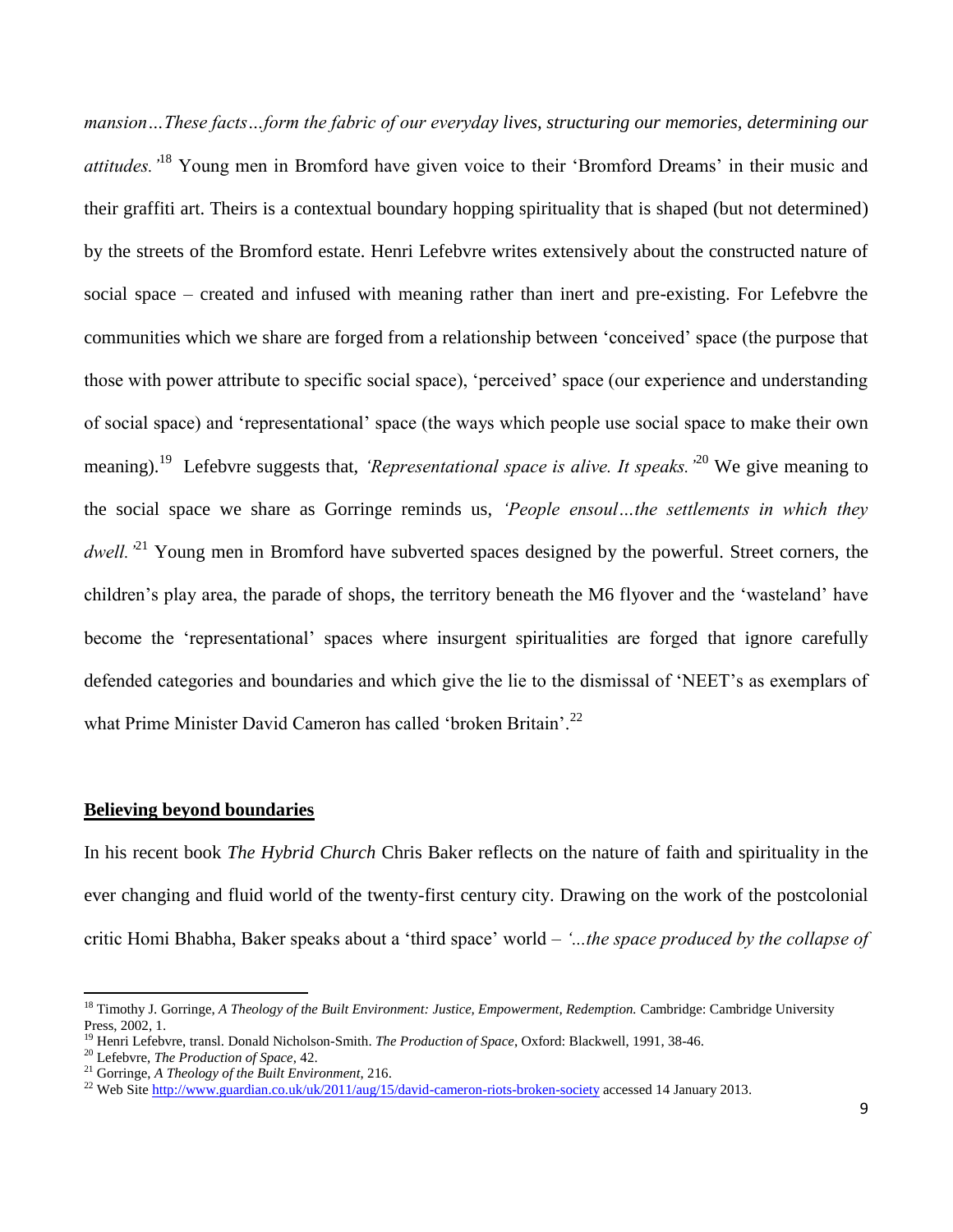*the previously defining narratives of modernity based on colonialism, class and patriarchy.'*<sup>23</sup> The 'third space' is a fluid in-between both and space, the rubbing up point between fixed ideas and identities. The young men I have got to know in Bromford live in this 'third space', a place characterised by what Baker calls 'blurred encounters' and the potential building site for a, *'open ended and fluid Christology.*<sup>24</sup> What I have encountered as I have worked alongside young men on this socially excluded urban estate is neither a new form of 'belief' nor an avowedly secular discourse of meaning. What I have begun to glimpse is a fluid, provisional and articulate spirituality that is rooted in but not confined by stigmatising social exclusion and the edge life of a forgotten part of the city. Theirs is a story that bears witness to the presence of the Spirit amongst marginalised communities and a provisional spirituality that subverts guarded borders and challenges people of faith to listen and learn. The urban planning theorist Leonie Sandercock writes about the enduring human yearning for meaning even in a 'post-religious' age asking, *'How can cities…nurture our unrequited thirst for the spirit, for the sacred?*<sup>25</sup> Considering the search for meaning in a fluid world where solid religion no longer meets the questions of a majority of people Gordon Lynch speaks of our ongoing urge to, '…*discover some meaning beyond ourselves, even if our glimpses of it are only partial or fleeting...'*, for *'…moments of encounter with the 'ground of* [our] *being.'*<sup>26</sup>

In the aftermath of the Second World War Paul Tillich searched for a way of thinking about 'God' which replaces transcendence with immanence and distance with intimacy. For Tillich to speak of 'God' is to speak of 'depth', 'being' and 'ultimate concern'…'*…forget everything traditional you have learned about God, perhaps even that word itself…He who knows about depth knows about God.'<sup>27</sup>* Is

<sup>&</sup>lt;sup>23</sup> Christopher Richard Baker. *The Hybrid Church in the City: Third Space Thinking*. Aldershot: Ashgate, 2007, 16. See too Homi K. Bhabha, *The Location of Culture,* London: Routledge, 1994.

<sup>24</sup> Baker, *The Hybrid Church*, 26 and 146.

<sup>25</sup> Leonie Sandercock, *Towards Cosmopolis*, Chichester: John Wiley & Sons, 1998, 219.

<sup>&</sup>lt;sup>26</sup> Gordon Lynch, *After Religion: Generation X and the Search for Meaning*. London: Darton, Longman & Todd, 2002, 102 and 115.

<sup>27</sup> Paul Tillich. *The Shaking of the Foundations.* Harmondsworth, Middlesex: Penguin Books, 1949, 64.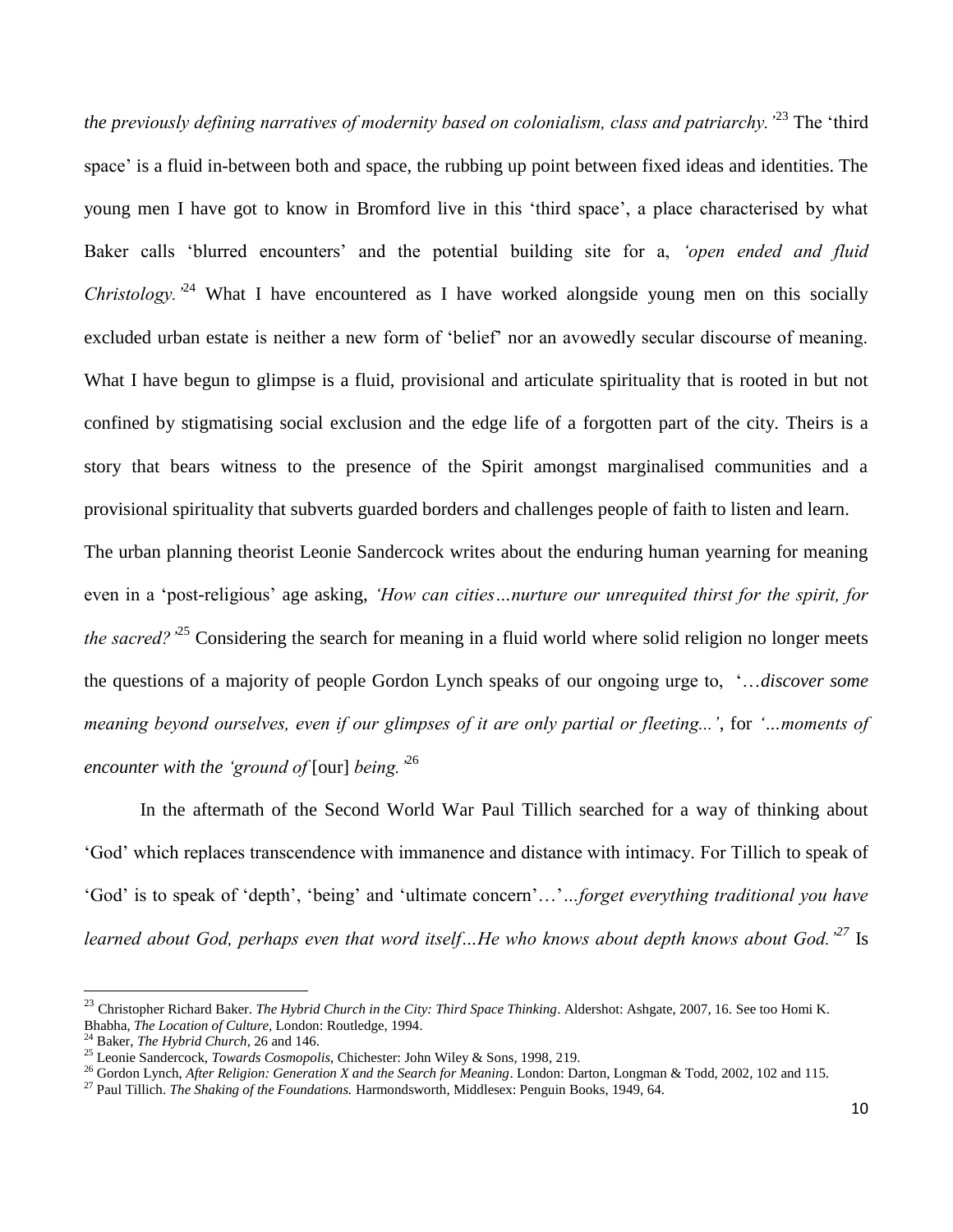this perhaps an echo of a 'NEET spirituality' within the canon of Christian existentialism and a challenge to those seeking to understand contemporary 'religious' discourse?

The multifaceted spirituality that I have begun to identify cannot credibly be seen as a new model of religious discourse. The young men alongside whom I have worked do not 'defer to a higher authority' as Paul Heelas and Linda Woodhead put it.<sup>28</sup> Their narrative is their own. The picture is messy but story I am encountering revolves around 'believing' in your mates (solidarity), 'believing' that a future is possible (hope), 'believing' although you're forgotten (resistance) and 'believing' across boundaries (anti-racist). It is a 'nitty-gritty' spirituality of immanence and subversive hope within which graffiti art becomes the new 'icon' and 'grime' rap the new sacred music.

It can be a theodicy of exclusion: a spirituality that rages against God and social exclusion. However young men in Bromford are more shaped by the fluidity of the urban 'third space' and by boundary-hopping hip-hop than they are by ethnic or religious essentialism. They believe in each other but what I have witnessed is solidarity not raciology. And yet 'NEET spirituality' can also signify a movement beyond scapegoating and materialism towards a narrative of solidarity and resistance. Tek9's powerful lyrics reflect a 'nitty-gritty' engagement with street level violence, poverty, the stereotyping of urban youth, minimum wage labour and social isolation does - a 'post-religious' echo of the hermeneutics of suspicion and the divine bias to the oppressed which lies at the heart of such liberative spiritualities. This fluid spirituality arises from deep-seated social exclusion and:

- Is place-based: shaped but not determined by context
- Is un-dogmatic and anti-institutional

 $\overline{\phantom{a}}$ 

Sacralises the individual but is communal in character

<sup>28</sup> Paul Heelas and Linda Woodhead, Ed. *The Spiritual Revolution: Why Religion is Giving Way to Spirituality.* Oxford: Blackwell, 2005, 3- 4.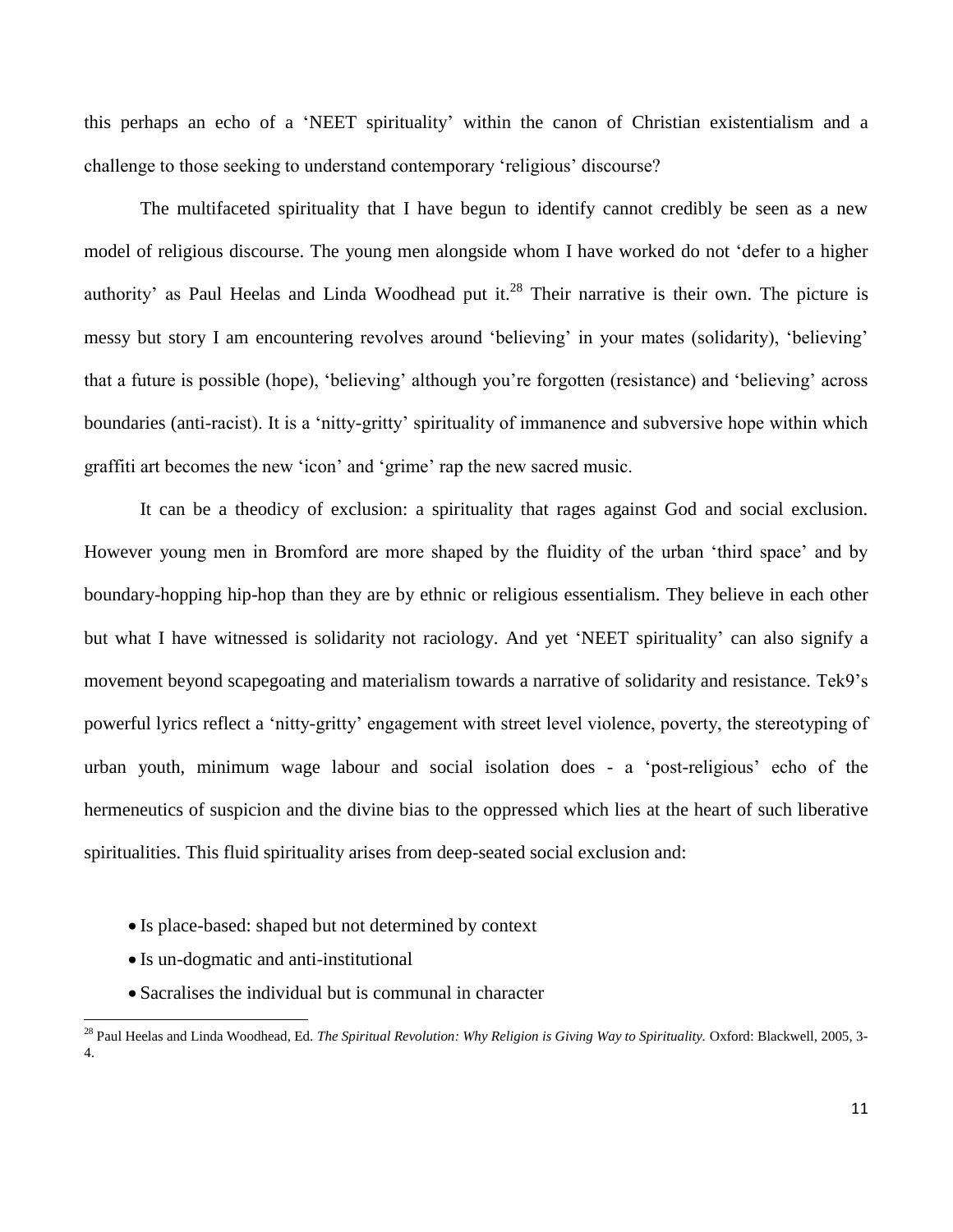- Is messy and contradictory, fluid and unfinished
- Subverts conceived and perceived social space
- Is organic and street literate
- Revolves around immanence not transcendence
- Arises from suffering but is not limited by it
- Is largely expressed through popular culture
- Is more performed than proposed
- Is characterised by place based boundary hopping
- Is characterised by hope, resistance and solidarity
- Is not 'religion'

#### Conclusion

I do not want to close this article with a neat conclusion and a recipe for engaged urban mission in the blurred world of the estates that ring cities across the UK. Such neatness would not accurately reflect either the dynamic nature of estate life in the twenty-first century or the open-endedness of the Kingdom spirituality that Jesus embodies in the Gospels. Instead let me close with a question – Is the Christian community open enough to listen to and learn from the blurred, boundary-hopping spirituality of young men like those I have got to know without seeking to tidy up the story they tell or clothe it in 'Fresh Expressions' garments?. This article has simply presented a snapshot of a world often hidden from view and the search for meaning amongst unemployed young men in the face of a political class who has written them off and an institutional church that does not understand. The question is this – Are we ready to listen to their tale?

Chris Shannahan

University of Birmingham